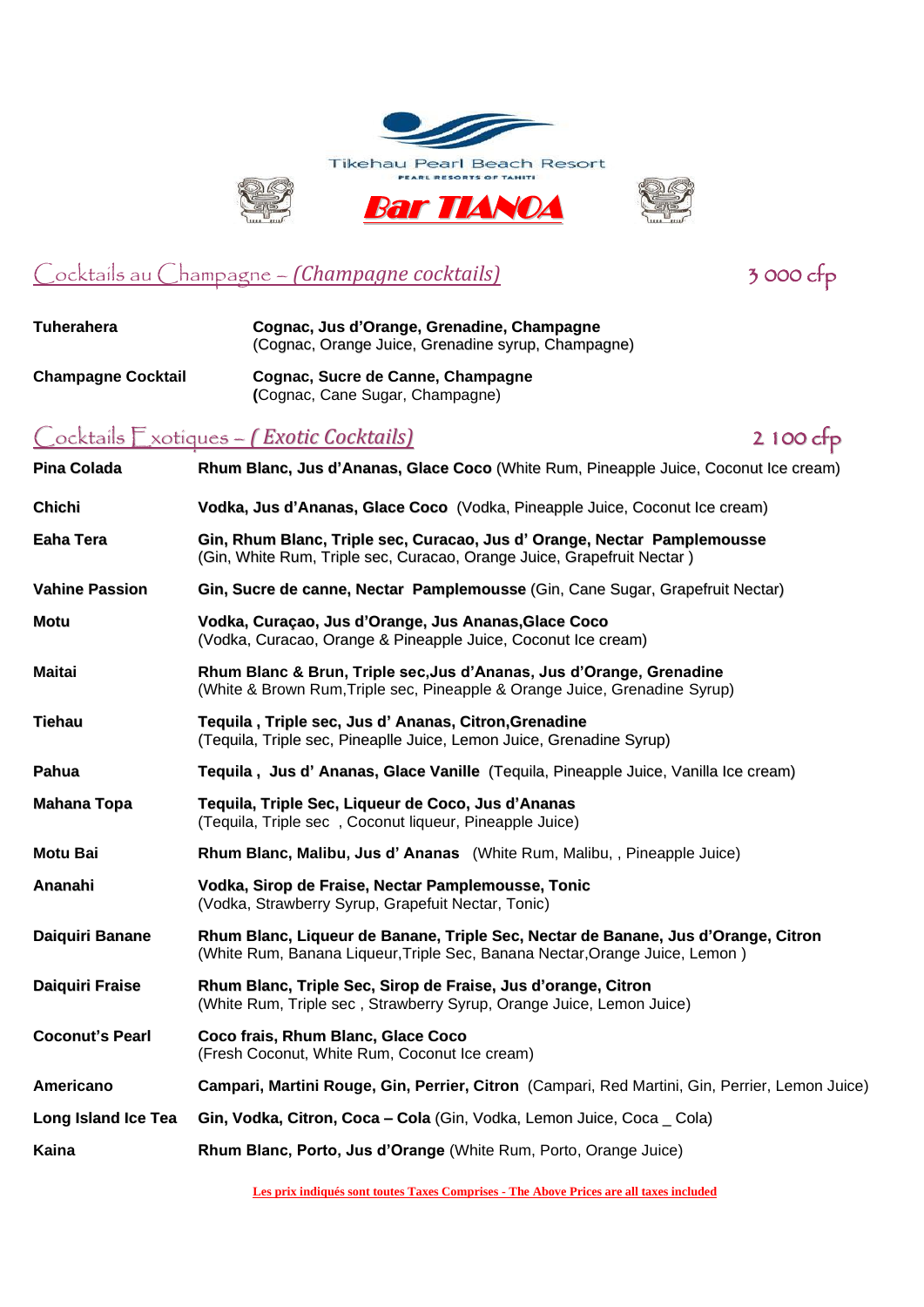



## Cocktails Classiques – *(Classic Cocktails)* 1 550 cfp

| <b>Bloody Mary</b>   | Vodka, Jus de Tomate, Tabasco, Jus de Citron (Vodka, Tomato Juice, Tabasco, Lemon Juice)             |
|----------------------|------------------------------------------------------------------------------------------------------|
| <b>Gin Fizz</b>      | Gin, Sucre de canne, Perrier, Jus de Citron (Gin, Cane Sugar, Perrier, Lemon Juice)                  |
| Ti Punch             | Rhum Blanc, Sucre de Canne, Jus de Citron (White Rum, Cane Sugar, Lemon Juice)                       |
| <b>Whisky Sour</b>   | Johnny Walker Red, Sucre de Canne, Jus de Citron<br>(Johnny Walker Red, Cane Sugar, Lemon Juice)     |
| <b>Poreho</b>        | Rhum Brun, Triple Sec, Crème de Cacao (Dark Rum, Triple sec, Cacao Cream)                            |
| <b>Blue Lagoon</b>   | Gin, Curaçao Bleu, Jus de Citron (Gin, Blue Curacao, Lemon Juice)                                    |
| <b>Marguarita</b>    | Tequila, Triple Sec, Sucre de Canne, Jus de Citron<br>(Tequila, Triple Sec, Cane Sugar, Lemon Juice) |
| <b>Black Russian</b> | Vodka, Kalhua                                                                                        |
|                      |                                                                                                      |

## Cocktails sans Alcools – *(Non Alcohol Cocktails)* 1 350 cfp

| Tianoa               | Nectar de Banane, Mangue, Jus d'Ananas, Grenadine<br>(Banana, Mango Nectar, Pineapple Juice, Grenadine syrup)               |
|----------------------|-----------------------------------------------------------------------------------------------------------------------------|
| Tee - Choz           | Nectar de Pamplemousse, Tonic (Grapefruit Nectar, Tonic)                                                                    |
| Ma'oa                | Nectar Multifruit, Jus d'Ananas, Sirop d'Orgeat & Menthe<br>(Multifruit Nectar, Pineapple Juice, Almond & Peppermint Syrup) |
| <b>Virgin Colada</b> | Jus d'Ananas, Glace Coco (Pineapple Juice, Coconut Ice cream)                                                               |
| <b>Cocananas</b>     | Jus d'Ananas, Glace Coco, Sirop d'Orgeat<br>(Pineapple Juice, Coconut Ice cream, Almond Syrup)                              |
| Faapu                | Jus d'Ananas, Jus d'Orange, Nectar Multifruit (Pineapple, Orange Juice, Multifruit Nectar)                                  |
| Saveur des îles      | Nectar Multifruit, Glace Vanille, Grenadine<br>(Multifruit Nectar, Vanilla Ice Cream, Grenadine Syrup)                      |
|                      |                                                                                                                             |

Sodas (Bte 33 cl) 430 cfp



**Coca – Cola, Schweppes-Tonic Orangina, Sprite, Fanta, Coca – Cola Sans Sucre**

# Nectar et Jus de Fruits – *(Fruit juice & Nectar)* 30 cl

| Nectar Pamplemousse, Mangue, Banane, Multifruit (Grapefruit, Mango, Banana, Multifruit Nectar)  300 cfp |  |
|---------------------------------------------------------------------------------------------------------|--|
|                                                                                                         |  |
|                                                                                                         |  |
|                                                                                                         |  |
|                                                                                                         |  |
| Selon arrivage -                                                                                        |  |
| *Jus de Fruits Frais - (Fresh Fruit Jui 1050 cfp $\bullet$ *Coco Frais - (Fresh Coconut) 600 cfp        |  |
| *Citronnade - (Lemon Juice)400 cfp                                                                      |  |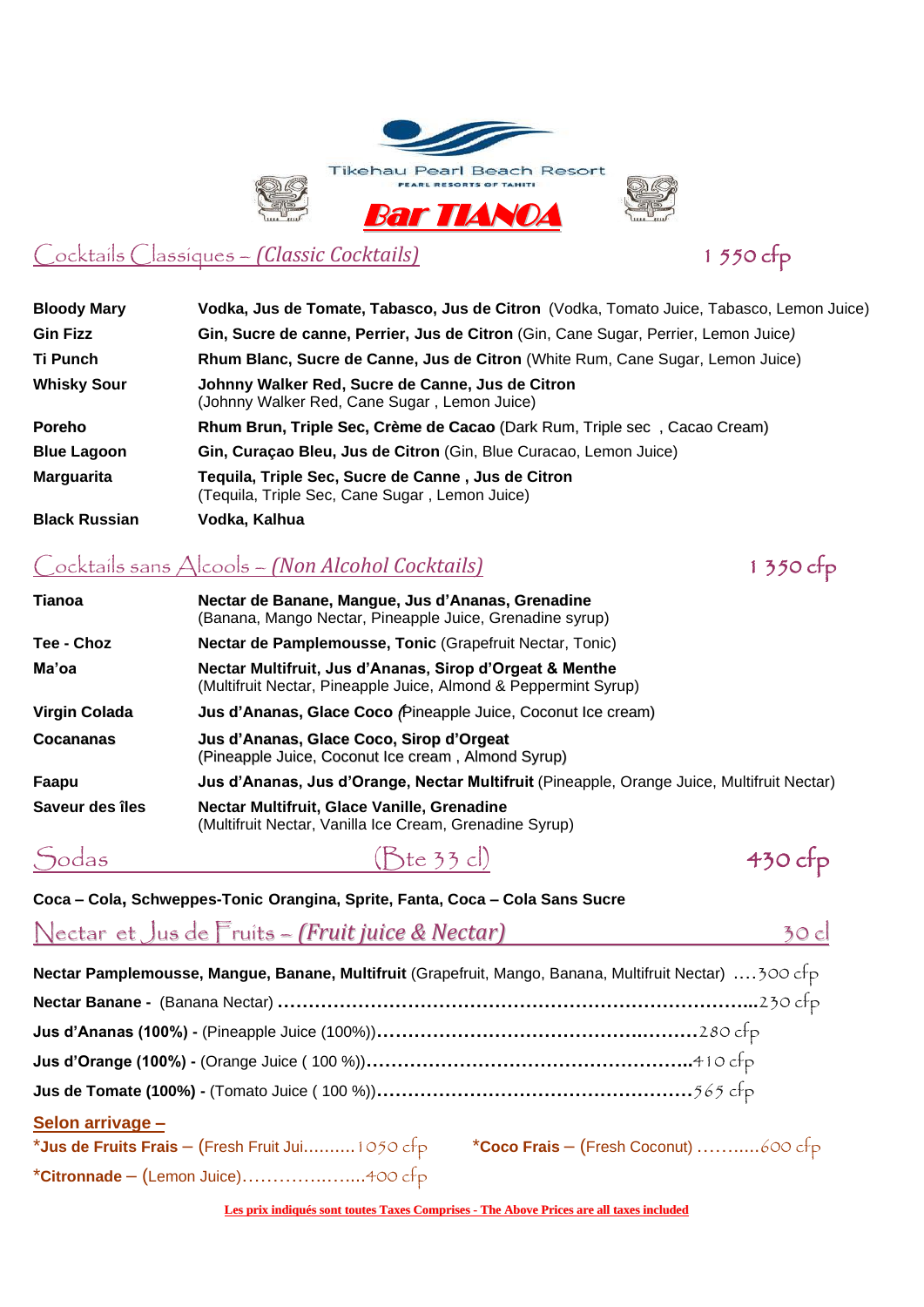



## Eaux minérales – *(Waters)*

**Eau Royale (100cl)…………………...**550 cfp **Badoit (75cl).....................................**860 cfp **Perrier (33cl).....**410 cfp / **Perrier (75 cl)....** 830 cfp **San Pellegrino (75cl).........................**..890 cfp

### Bières - *(Beers)*

**Hinano (Bte 33 cl)……………………..**570 cfp **Heineken (Bte 33 cl)…………………..**590 cfp

## <u>Champagne</u>

| Moët & Chandon (75cl)18 620 c/ρ         |  |
|-----------------------------------------|--|
| Duval-Leroy Réserve (37.5 cl) 6 345 c/ρ |  |
| Duval-Leroy Réserve (75 cl)11 300 c/p   |  |

## Vins au Verre - *( Glass of Wine)* (18 cl)

#### **Blanc :** *(White Wine)* **Rosé :** *(Rosé Wine)*

| Muscadet Sur Lie (Cht Langlois) 880 c/p                |  |
|--------------------------------------------------------|--|
| Chardonnay Lake Chalice (Nvelle-Zélande) 1 425 cp      |  |
| <b>Sauvignon Blanc</b> (Californie)  1 720 $\alpha$    |  |
| Aligoté Louis Latour (Bourgogne)1 325 c/p              |  |
|                                                        |  |
| Vin de Tahiti Moelleux (Polynésie Française) 1 520 c/p |  |

**Chardonnay Lake Chalice** (Nvelle-Zélande) ......1 425 cfp **Tahiti Rosé** (Polynésie Française)…….….1 425 cfp

| Pinot Noir Louis Latour (Bourgogne)1 530 cfp |  |
|----------------------------------------------|--|
|                                              |  |

#### **Rouge**: *(Red Wine)* **Champagne à la Coupe :**

| Pinot Noir Louis Latour  (Bourgogne)…….1  530 <i>ci</i> p | Coupe (18cl) (Duval Leroy) 2 800 cfp     |
|-----------------------------------------------------------|------------------------------------------|
|                                                           | Kir Royal (18cl) (Duval Leroy) 2 900 c/ρ |